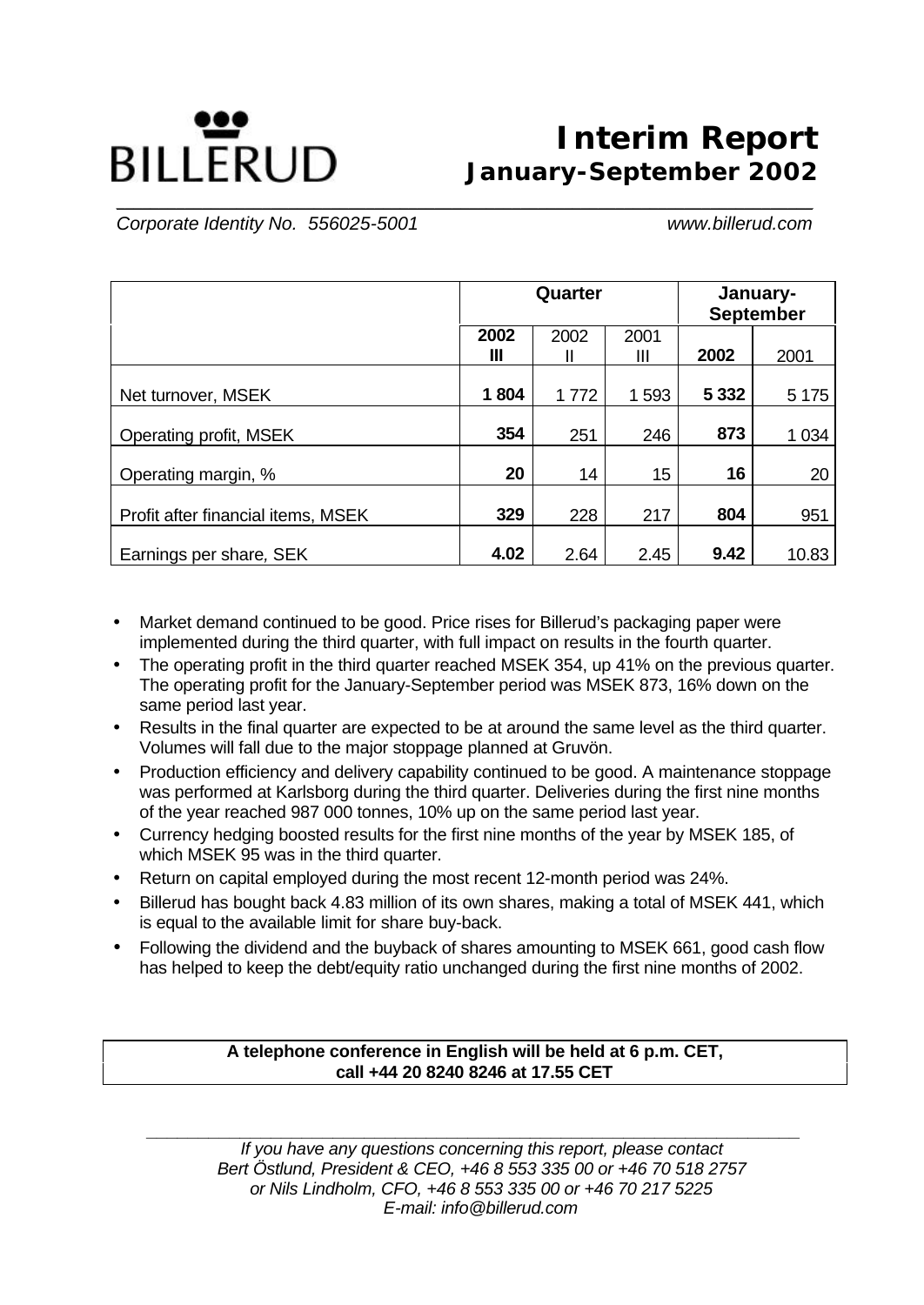## **Billerud Group**

#### **Market**

Continued good demand was noted for Billerud's products during the third quarter of 2002 and production capacity was fully utilised. Deliveries reached 321 000 tonnes, 4% down on the second quarter. During the first nine months of the year deliveries amounted to 987 000 tonnes, up 10% on the same period in 2001. Stocks of finished products were reduced by around 15 000 tonnes, or 14%.

Orders received for Billerud's packaging paper were stable during the third quarter at a continued good level. Billerud implemented price rises for nearly all paper grades during the quarter. On average, prices were increased as expected by 5-6%. The full effects will be noted in the final quarter. Deliveries of packaging paper amounted to 746 000 tonnes during the first nine months of 2002, up 11% on the same period in 2001.

Stocks of market pulp increased more than expected during the quarter. The market price for long fibre sulphate pulp was around USD 480 per tonne at the start of the third quarter. It later reached around USD 490 before falling back to its current level of around USD 470. Billerud's deliveries of market pulp amounted to 241 000 tonnes during the first nine months of 2002, up around 8% compared with the same period in 2001.

## **Sales and results**

#### *Third quarter*

Net sales for the third quarter amounted to MSEK 1 804, up 2% on the second quarter. The rise was completely due to higher prices in EUR and USD. Delivery volumes were down 4%.

The operating profit was MSEK 354, an increase of MSEK 103, or 41%, on the previous quarter. The increase was predominantly due to the price rises in all product areas and to lower costs, which more than compensated for slightly lower volumes.

Comments on results for each product area are made on page 4.

Net financial items were MSEK –25 and primarily consist of interest costs on Billerud's syndicated bank loan. Higher interest costs compared with the second quarter were due partly to higher market rates and partly to a higher average net loan debt. The profit after financial items was MSEK 329.

#### *January - September*

Net sales reached MSEK 5 332, up 3% on the same period last year. The increase was due to higher volumes, especially for Billerud's paper products, but also for market pulp. Prices were lower, however, for all products.

The operating profit reached MSEK 873, down MSEK 161, or 16%, compared with the same period last year. The fall was due to lower prices, which were only partly compensated for by increased volumes. Cost levels were unchanged.

Net financial items were MSEK –69, an improvement of MSEK 14, or 17%, compared with the same period last year, due solely to a lower net debt level.

The estimated tax cost was MSEK 228, representing a tax rate of around 28%.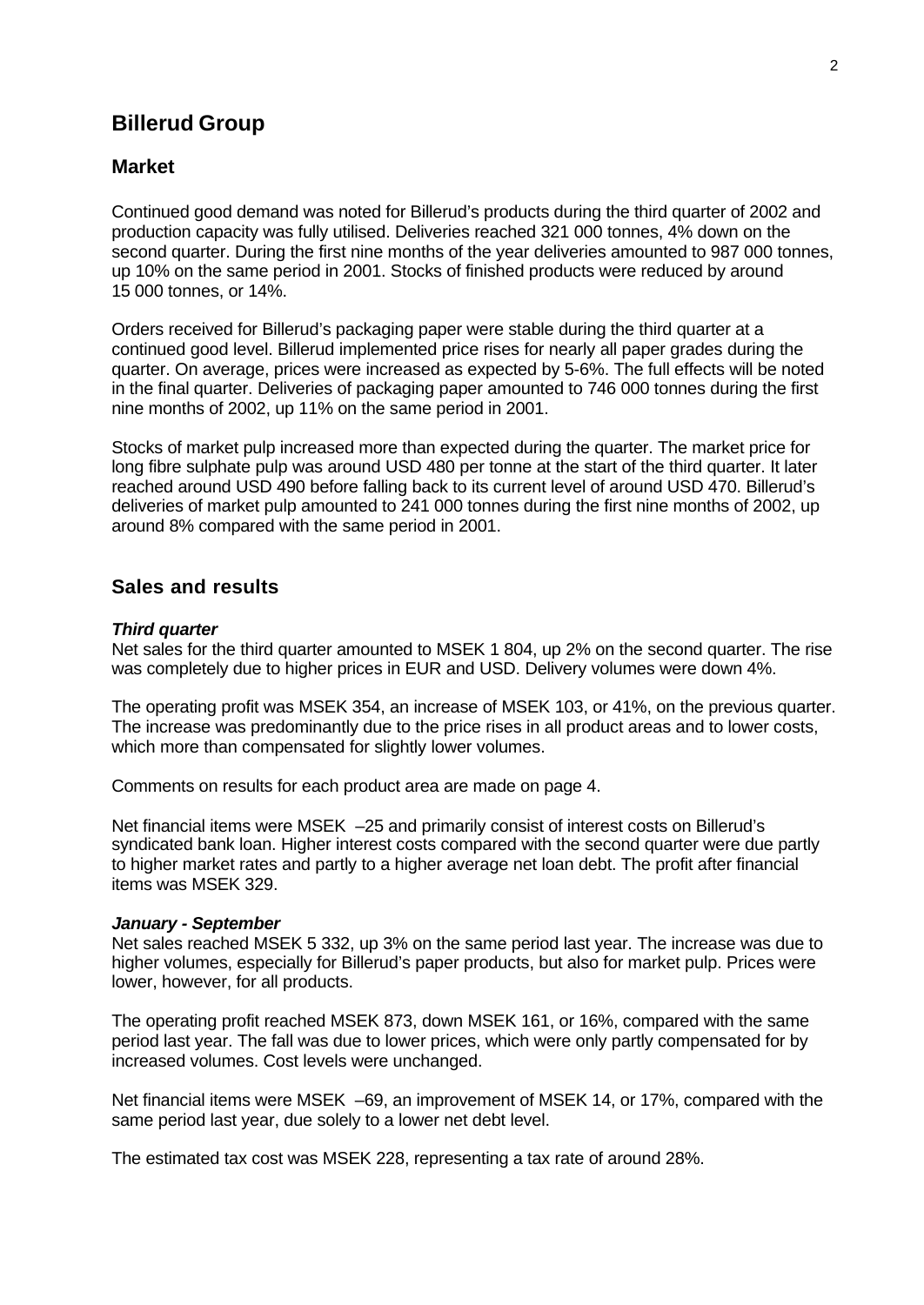#### **Foreign exchange exposure**

Billerud has hedged around 100% of estimated net flows over 15 months in EUR, USD and GBP at the rates listed below. Of the current hedged amount, 61% is in EUR, 35% in USD and 4% in GBP.

During the first six months of 2002 net flows have been hedged at the following rates: SEK/EUR 9.54, SEK/USD 10.58 and SEK/GBP 15.17. Currency hedging boosted profits by around MSEK 185, of which around MSEK 95 was realised during the third quarter. Of this boost to profits, 50% was due to hedging of EUR, 46% to hedging of USD and 4% to hedging of GBP.

| <b>Currency</b> | Q 4 2002 | Q 1 2003 | Q 2 2003 | Q 3 2003 | Q 4 2003 | Average |
|-----------------|----------|----------|----------|----------|----------|---------|
| <b>SEK/EUR</b>  | 9.44     | 9.49     | 9.21     | 9.31     | 9.24     | 9.34    |
| <b>SEK/USD</b>  | 10.68    | 10.64    | 10.55    | 10.07    | 9.69     | 10.30   |
| <b>SEK/GBP</b>  | 15.09    | 15.12    | 14.82    | 14.65    | 14.39    | 14.81   |

|  |  |  | Hedged exchange rates against SEK for the next 15 months (5 quarters) |  |
|--|--|--|-----------------------------------------------------------------------|--|
|  |  |  |                                                                       |  |

#### **Investment and capital employed**

Investments amounted to MSEK 264, while depreciation during the same period amounted to MSEK 274. Investments relate to small maintenance projects and the projects at Gruvön (rebuild of PM4) and Karlsborg (environmental improvements in the pulp mill and rebuild of paper machine) announced in the final quarter of 2001.

Billerud's capital employed amounted to MSEK 4 732 as of 30 September 2002, compared with MSEK 4 822 on 31 December 2001. The return on capital employed, estimated for the most recent 12-month period, was 24%, compared with 27% for the full year in 2001. The return on capital employed after tax was 25%. The return on capital employed, estimated for the first nine months of 2002 only, and then projected on an annual basis, is 24%.

## **Cash flow and financial position**

Cash flow from operating activities amounted to MSEK 930 during the first nine months of 2002. Cash flow was affected by supplementary income tax payments of MSEK 176 for the 2001 tax year. Investments amounted to MSEK 264. The operating cash flow for the first nine months of the year was therefore MSEK 667, compared with MSEK 763 for the same period in 2001. The operating cash flow deteriorated (compared with the same period in 2001) mainly because of the lower operating surplus and higher tax payments, which were compensated for to a certain extent by improvements in operating capital.

During the period a share dividend amounting to MSEK 220 was paid out and the company spent MSEK 441 buying back its own shares. A total of MSEK 661 was therefore paid out in different forms to shareholders. Billerud's net debt level thus decreased by MSEK 9 during the period. Interest-bearing liabilities increased by MSEK 226 while liquid funds rose by MSEK 235.

Interest-bearing debt includes the convertible subordinated loan of MSEK 28. This loan has been assessed at the market rate and amounts to a nominal MSEK 31.

The interest-bearing net debt amounted to MSEK 1 722 on 30 September 2002, compared with MSEK 1 731 on 31 December 2001 and MSEK 1 841 on 30 September 2001. The Group's net debt/equity ratio at the end of the period was 0.57 compared with 0.56 on 31 December 2001 and 0.63 on 30 September 2001.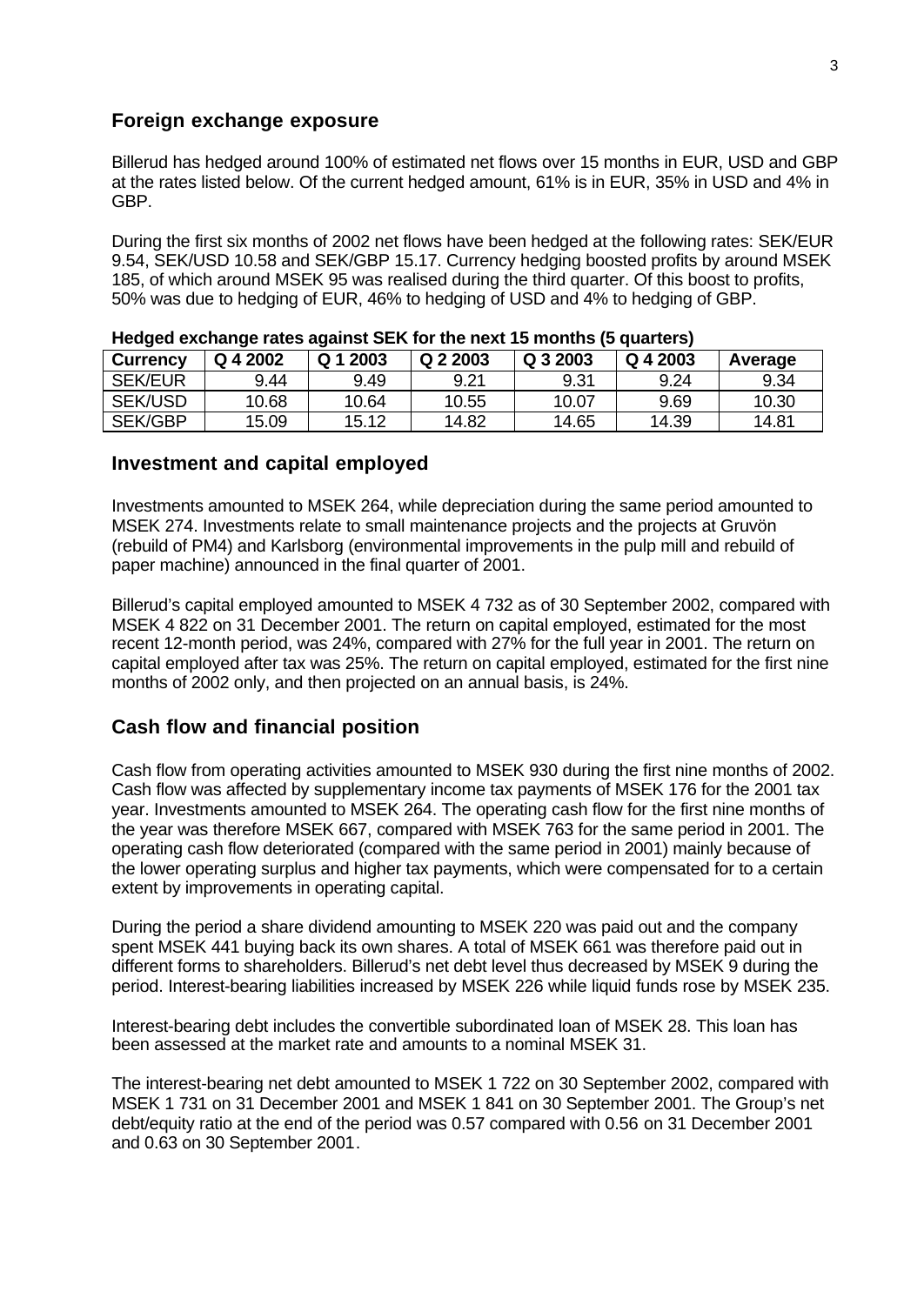## **Personnel**

The average number of employees during the first nine months of 2002 amounted to 2 366, compared with 2 357 during the first nine months of 2001. The average number of employees thus increased by 9 people, due to higher numbers involved in product development and customer service. Product areas

Net turnover<br>
% Jan- Jan- % Q3 Q2 % Jan- Ja **Q 3** Q 2 % **Jan-Sept** Jan-Sept % **Q 3** Q 2 % **Jan-Sept** Jan-Sept % MSEK **2002** 2002 chang e. **2002** 2001 chang  $\overline{0}$ **2002** 2002 chang e. **2002** 2001 chang  $-14$ Kraft paper **878** 860 2 **2 613** 2 615 0 **187** 151 24 **518** 602 -14 Containerboard **560** 552 1 **1 655** 1 468 13 **116** 91 28 **303** 303 0 Market pulp **367** 361 2 **1066** 1092 -2 **67** 28 139 **110** 208<br>Other and **1** -1 -1 -1 -2 - **16** -19 -58 -79<sup>-1)</sup> Other and eliminations **-1** -1 **-2** - **-16** -19 **-58** -79 1) **Total Group 1 804** 1 772 2 **5332** 5 175 3 **354** 251 41 **873** 1 034 -16

#### *Net turnover and operating profit*

 $\frac{1}{1}$  Includes MSEK 32 in costs for forming Billerud and the stock market listing.

### **Kraft paper**

#### *Third quarter*

The operating profit for the quarter was MSEK 187, up MSEK 36 or 24% on the second quarter. The climb was due to higher price levels and lower costs compared with the second quarter. Delivery volumes were unchanged.

#### *January-September*

The operating profit fell 14% to MSEK 518. The fall was mainly due to reduced prices. An increase in delivery volumes of 5% compensated for large parts of the price reduction.

#### **Containerboard**

#### *Third quarter*

The operating profit for the quarter was MSEK 116, an increase of MSEK 25, or 28%, compared with the second quarter. Higher prices primarily explains the profit hike. Delivery volumes fell by 2%.

#### *January-September*

The operating profit was MSEK 303, which was the same as the previous year. Lower prices were partly compensated for by a 16% increase in volumes.

#### **Market pulp**

#### *Third quarter*

The operating profit reached MSEK 67, a climb of MSEK 39, or 139%, compared with the second quarter. The increase was due to higher prices and lower costs balanced by an 11% fall in delivery volumes.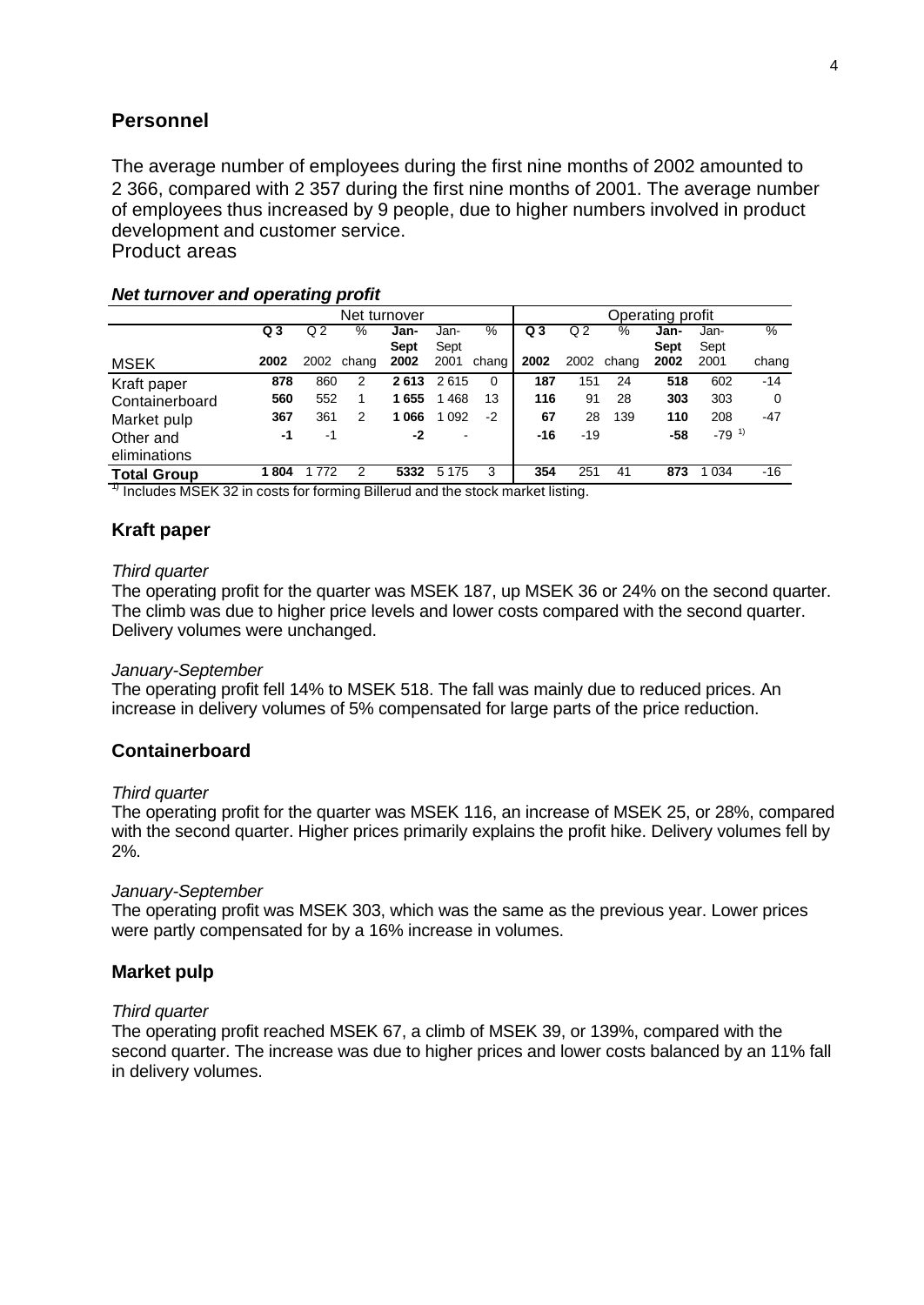#### *January-September*

The operating profit was MSEK 110, down MSEK 98, or 47%, on the previous year. The decline was due to strongly reduced prices. The market price for market pulp fell from a level of USD 710 per tonne at the start of 2001 to a low of USD 435 per tonne at the start of April 2002 and then crept back to around USD 490 per tonne. At the end of the third quarter the price was USD 475 per tonne. Delivery volumes climbed by around 8% and partly eased the results decline.

## **Parent company**

Billerud AB comprises the Gruvön mill, the sales organisation for the Nordic markets and markets outside Europe, and head office functions.

Net turnover in the first nine months of 2002 amounted to MSEK 2 551. Profit after financial items amounted to MSEK 362. Fixed-asset investments, excluding shares, amounted to MSEK 141. The average number of employees was 1 114. Liquid assets and short-term investments amounted to MSEK 491.

## **Share buy-back and distribution of shares**

During the year Billerud has bought back 4 831 000 of its own shares at an average price of around SEK 91 per share. This represents around 7.7% of the total number of shares in the company. The available limit for share buy-back has thus been reached.

The amount of foreign ownership (excluding the company's own shareholding) was 31%. The total number of shareholders (including nominees) is around 172 000.

As of 30 September the distribution of shares was as follows:

| Registered amount of shares                     | 62 740 998 |
|-------------------------------------------------|------------|
| Bought-back shares in company ownership         | $-4831000$ |
| Shares on the market                            | 59 909 998 |
| Convertible debenture loan (on full conversion) | 268 047    |
| Shares on the market (after full conversion)    | 58 178 045 |

## **Nominations committee**

A nominations committee has been appointed ahead of the 2003 Annual General Meeting. It consists of Sten L. Kottmeier, AMF Pension (chairman), Björn Lind, SEB Fonder and SEB Trygg Liv, and Lars Öhrstedt, AFA. Ingvar Petersson, chairman of the board of Billerud AB, will convene the committee and act as secretary. Shareholders who wish to contact the nominations committee can do so via email (ingvar.petersson@billerud.com) or via post (Billerud AB, Box 703, SE-169 27 Solna, Sweden).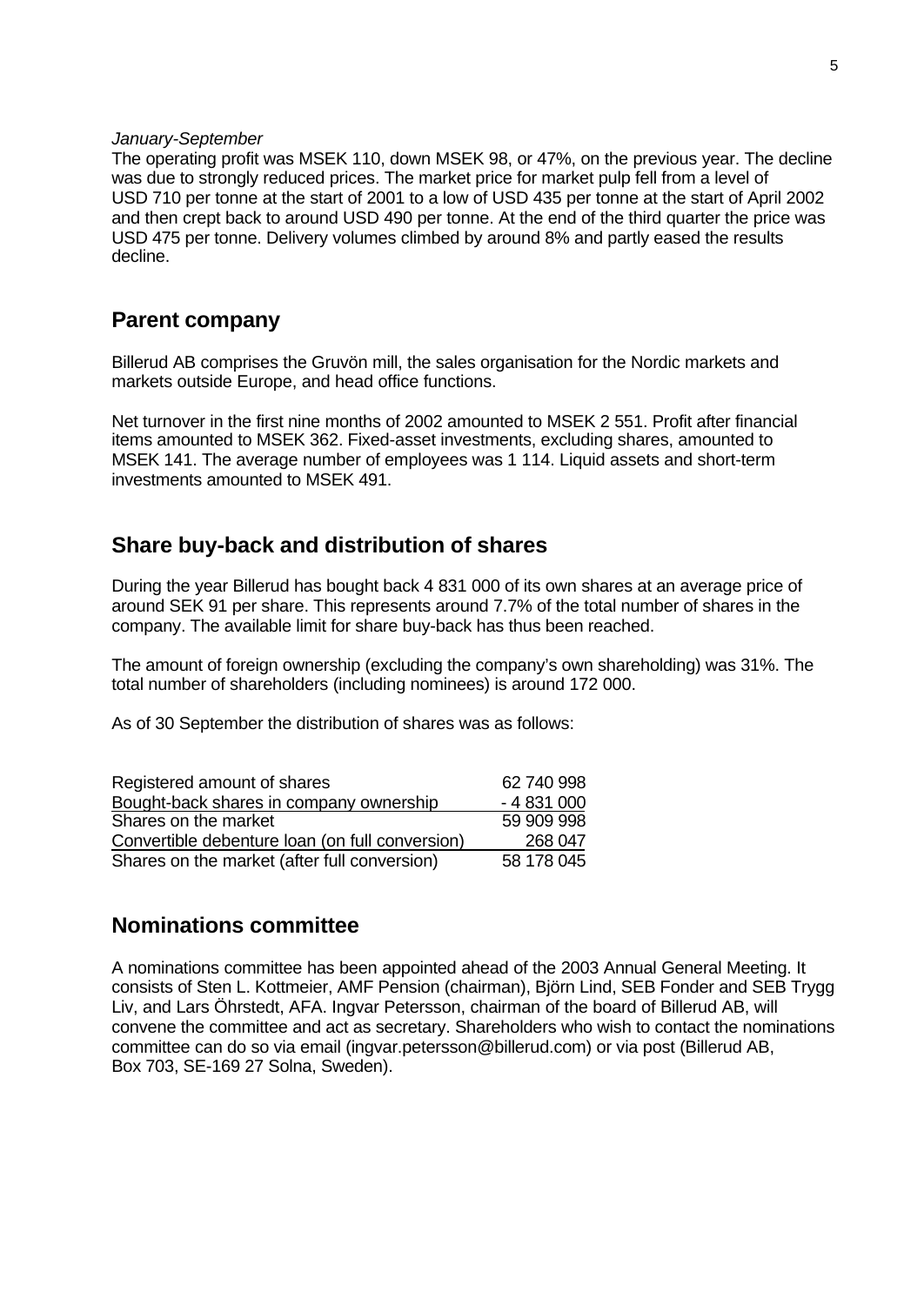## **Outlook**

Following the 5-6% price increases for packaging paper implemented in the third quarter, prices are expected to remain stable during the final quarter of 2002. Price increases will have their full impact on results during the final quarter. The situation for market pulp is more uncertain as price levels are currently falling. Pulp prices are dependent on production being adapted to the prevailing level of demand.

The pace of production and delivery capability at Billerud's paper mills continue to be good. The annual maintenance stoppage at Gruvön, which will take place during the final quarter, is extensive due to the planned rebuild of a paper machine. Because Gruvön accounts for around half of Billerud's operations, production and deliveries will be lower in the final quarter compared with the third quarter.

Based on the above, final quarter results are expected to be at a similar level to third quarter results.

Stockholm, Sweden 21 October 2002 Billerud AB (publ)

*Board of Directors*

This interim report has not been reviewed by the Company's auditors.

## **Future financial statements**

Full year 2002 28 January 2003 First quarter 2003 22 April 2003 Second quarter 2003 17 July 2003 Third quarter 2003 21 October 2003

The Annual general Meeting will be held on 6 May 2003.

Billerud AB (publ) Box 703, SE-169 27 Solna Corporate Identity Number 556025-5001 Tel +46 8 553 335 00 Fax +46 8 553 335 80 E-mail: info@billerud.com Internet website: http://www.billerud.com

*Billerud manufactures and markets packaging paper in the form of kraft paper and containerboard, and market pulp. Production is carried out at the Group's integrated pulp and paper mills in Gruvön, Karlsborg and Skärblacka. Billerud has a world-leading position within several well-defined product segments. The main customer base is in Europe but also includes the rest of the world. Billerud has annual sales of approximately SEK 7 billion and around 2 400 employees.*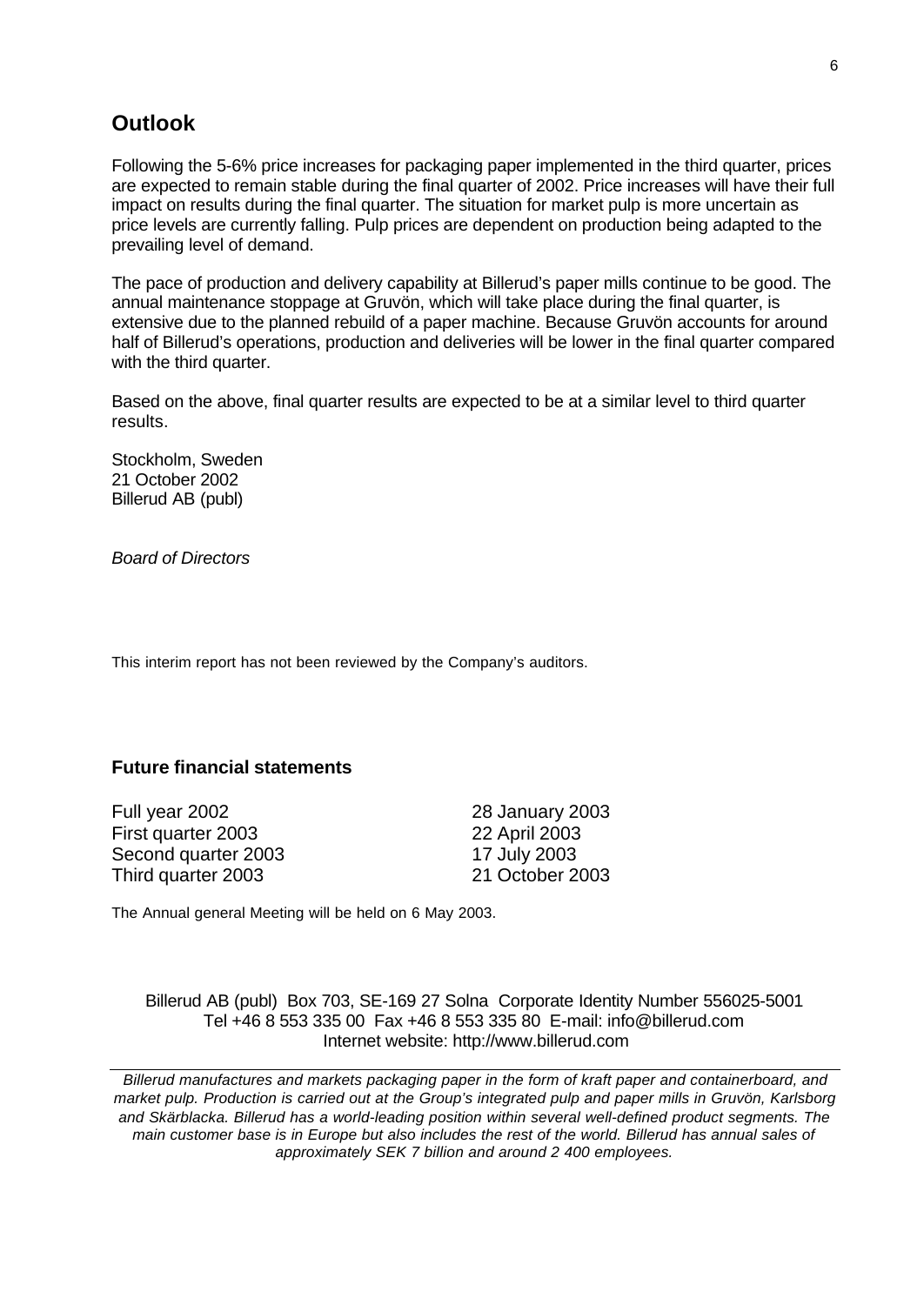## **Billerud Group**

## **Accounting principles**

The accounts are prepared in accordance with the recommendations of the Swedish Financial Accounting Standards Council. The interim report is prepared in accordance with recommendation RR20 of the Swedish Financial Accounting Standards Council. For details of accounting principles and definitions of key figures, see the 2001 Annual Report pages 25 and 52-55.

| <b>Profit and Loss Account</b>                           |             | 3 months |          |                   | 9 months    |          | <b>Full year</b> |  |
|----------------------------------------------------------|-------------|----------|----------|-------------------|-------------|----------|------------------|--|
|                                                          | July-       | Apr-Jun  |          | Jan-Mar July-Sept | Jan-        | Jan-Sept | Jan-Dec          |  |
|                                                          | <b>Sept</b> |          |          |                   | <b>Sept</b> |          |                  |  |
| <b>MSEK</b>                                              | 2002        | 2002     | 2002     | 2001              | 2002        | 2001     | 2001             |  |
| Net turnover                                             | 1804        | 1772     | 1756     | 1593              | 5 3 3 2     | 5 1 7 5  | 6910             |  |
| Other income                                             | 3           | 4        |          | 2                 | 8           | 8        | 10               |  |
| <b>Operating income</b>                                  | 1807        | 1776     | 1757     | 1595              | 5340        | 5 1 8 3  | 6920             |  |
| Operating expenses                                       | $-1360$     | $-1435$  | $-1.398$ | $-1262$           | -4 193      | $-3890$  | -5 276           |  |
| Depreciation                                             | -93         | -90      | -91      | -87               | -274        | -259     | -345             |  |
| <b>Operating expenses</b>                                | $-1453$     | $-1525$  | $-1489$  | $-1.349$          | 4467        | -4 149   | $-5621$          |  |
| <b>Operating profit</b>                                  | 354         | 251      | 268      | 246               | 873         | 1 0 3 4  | 1 2 9 9          |  |
| <b>Financial items</b>                                   | $-25$       | $-23$    | $-21$    | $-29$             | -69         | -83      | $-118$           |  |
| <b>Profit after financial items</b>                      | 329         | 228      | 247      | 217               | 804         | 951      | 1 1 8 1          |  |
| Tax                                                      | -94         | -64      | -70      | -63               | -228        | -271     | $-314$           |  |
| Net profit for the period                                | 235         | 164      | 177      | 154               | 576         | 680      | 867              |  |
| Earnings per share, SEK<br>Earnings per share after full | 4.02        | 2.64     | 2.82     | 2.45              | 9.42        | 10.83    | 13.81            |  |
| conversion, SEK                                          | 4.00        | 2.64     |          |                   | 9.41        |          |                  |  |

#### **Balance Sheet**

|                                            | 30 Sept | 30 Sept | 30 Jun  | 31 Mar  | 31 Dec  |
|--------------------------------------------|---------|---------|---------|---------|---------|
| <b>MSEK</b>                                | 2002    | 2001    | 2002    | 2002    | 2001    |
| <b>Fixed assets</b>                        | 4 3 4 4 | 4 2 7 0 | 4 3 6 0 | 4 3 2 4 | 4 3 5 5 |
| <b>Stocks</b>                              | 635     | 639     | 620     | 664     | 708     |
| Accounts receivable                        | 1 2 2 4 | 1 1 4 2 | 1 2 2 9 | 1 2 1 7 | 1 1 1 8 |
| Other current assets                       | 104     | 111     | 142     | 114     | 115     |
| Cash, bank balances and short-term         | 582     | 136     | 416     | 412     | 347     |
| investments                                |         |         |         |         |         |
| <b>Total assets</b>                        | 6889    | 6 2 9 8 | 6767    | 6731    | 6643    |
|                                            |         |         |         |         |         |
| Shareholders' equity                       | 3 0 0 9 | 2 9 0 4 | 2943    | 3 2 6 8 | 3091    |
| Interest-bearing provisions                | 77      | 73      | 77      | 77      | 77      |
| Non-interest-bearing provisions            | 502     | 416     | 504     | 508     | 509     |
| Interest-bearing liabilities               | 2 2 2 7 | 1904    | 2 2 2 7 | 2000    | 2001    |
| Accounts payable                           | 365     | 368     | 361     | 331     | 412     |
| Other, non-interest-bearing liabilities    | 709     | 633     | 655     | 547     | 553     |
| Total shareholders' equity, provisions and | 6889    | 6 2 9 8 | 6767    | 6731    | 6643    |
| <b>liabilities</b>                         |         |         |         |         |         |

| Specification of change in equity<br><b>MSEK</b> | Jan-Sept<br>2002 | Jan-Sept<br>2001 | Jan-Jun<br>2002 | Jan-Mar<br>2002 | Full year<br>2001 |
|--------------------------------------------------|------------------|------------------|-----------------|-----------------|-------------------|
| Opening equity                                   | 3091             | 2 2 2 4          | 3091            | 3091            | 2 2 2 4           |
| Net profit for the period                        | 576              | 680              | 341             | 177             | 867               |
| Dividend                                         | $-220$           | ٠                | $-220$          |                 |                   |
| Share buy-back                                   | $-441$           | -                | -272            |                 |                   |
| Convertible debenture loan, difference between   |                  |                  |                 |                 |                   |
| market and nominal interest                      | 3                |                  | 3               |                 |                   |
| <b>Closing equity</b>                            | 3009             | 2 9 0 4          | 2943            | 3 2 6 8         | 3091              |

## **Appendix**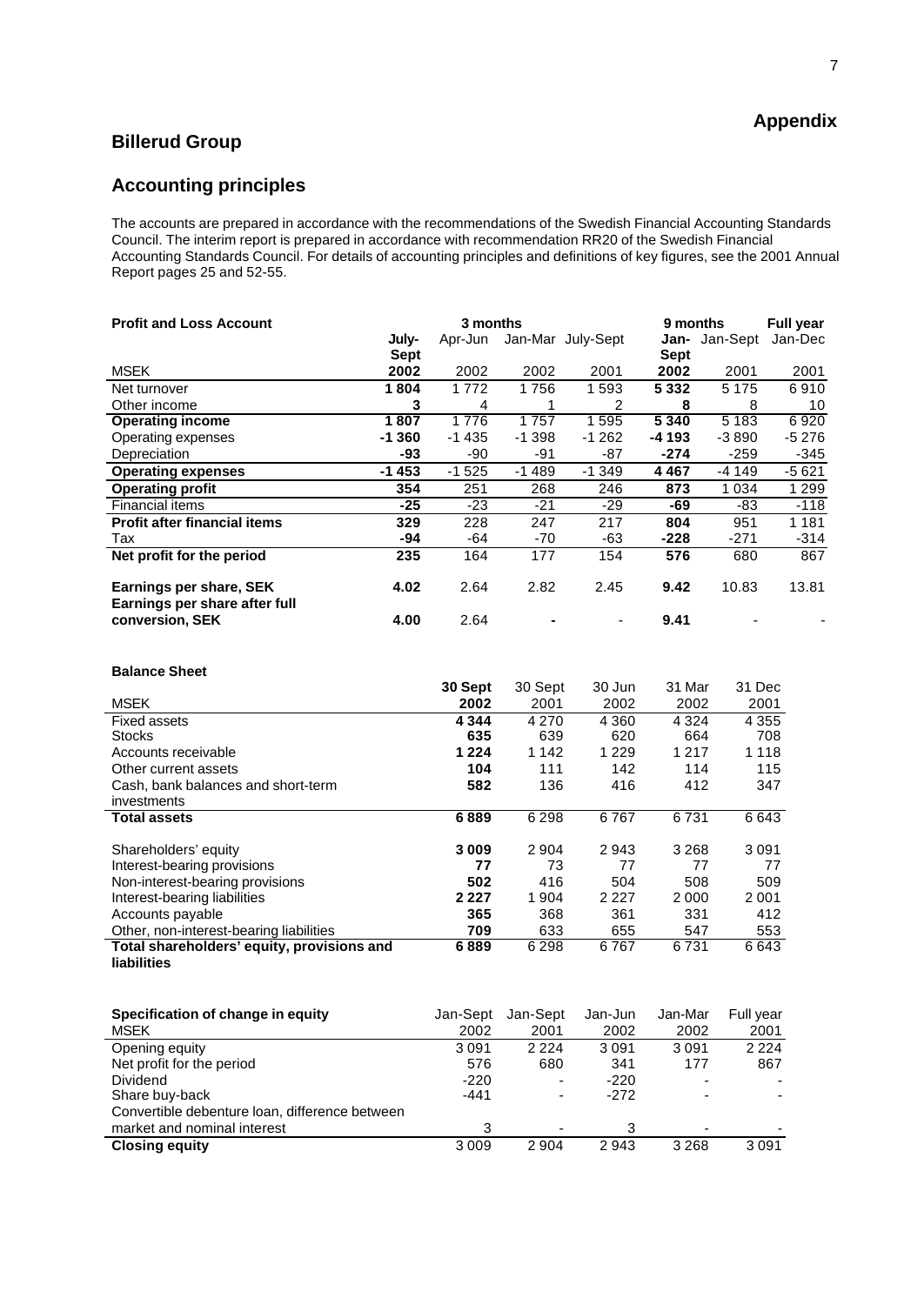| <b>Cash Flow Statement</b><br><b>MSEK</b>                 |             | Jan-Sept<br>2002         | Jan-Sept<br>2001 | July-Sept<br>2002 | Full year<br>2001 |
|-----------------------------------------------------------|-------------|--------------------------|------------------|-------------------|-------------------|
| Operating surplus, etc.                                   |             | 1 1 3 9                  | 1 2 9 2          | 452               | 1633              |
| Change in working capital, etc.                           |             | 48                       | $-174$           | 13                | $-146$            |
| Net financial items, taxes, etc.                          |             | $-257$                   | $-83$            | $-52$             | $-170$            |
| <b>Cash flow from operating activities</b>                |             | 930                      | 1 0 3 5          | 412               | 1317              |
|                                                           |             |                          |                  |                   |                   |
| Investment in fixed assets                                |             | $-264$                   | $-272$           | $-78$             | $-458$            |
| Disposal of fixed assets                                  |             | 1                        |                  | 1                 | 2                 |
| Change in long-term receivables                           |             | $\blacksquare$           |                  |                   | 13                |
| <b>Cash flow from investment activities</b>               |             | $-263$                   | $-272$           | $-77$             | $-443$            |
| <b>Operating cash flow</b>                                |             | 667                      | 763              | 335               | 874               |
|                                                           |             |                          |                  |                   |                   |
| Change in interest-bearing debt                           |             | 226                      | $-1356$          |                   | $-1256$           |
| <b>Dividend</b>                                           |             | $-220$                   |                  |                   |                   |
| Share buy-back                                            |             | $-441$                   |                  | $-169$            |                   |
| Convertible debenture loan, difference between market and |             |                          |                  |                   |                   |
| nominal interest                                          |             | 3                        |                  |                   |                   |
| Cash flow from financing activities                       |             | $-432$                   | $-1356$          | $-169$            | $-1256$           |
| Total cash flow (= change in liquid assets)               |             | 235                      | $-593$           | 166               | $-382$            |
|                                                           |             |                          |                  |                   |                   |
| Liquid assets at the beginning of the year                |             | 347                      | 729              | 416               | 729               |
| <b>Total cash flow</b>                                    |             | 235                      | $-593$           | 166               | $-382$            |
| Liquid assets at the end of the period                    |             | 582                      | 136              | 582               | 347               |
|                                                           |             |                          |                  |                   |                   |
|                                                           | Jan-        | Jan-                     | Jan-             | Jan-              | Full              |
|                                                           | <b>Sept</b> | Sept                     | Jun              | Mar               | year              |
| <b>Key figures</b>                                        | 2002        | 2001                     | 2002             | 2002              | 2001              |
| Margins                                                   |             |                          |                  |                   |                   |
| Gross margin, %                                           | 22          | 25                       | 20               | 20                | 24                |
| Operating margin, %                                       | 16          | 20                       | 15               | 15                | 19                |
|                                                           |             |                          |                  |                   |                   |
| Return (rolling 12 months)                                |             |                          |                  |                   |                   |
| Return on capital employed, %                             | 24          | 30                       | 21<br>1)         | 23                | 27                |
| Return on equity, %                                       | 25          | 35                       | 23               | 25                | 32                |
| Return on equity after full conversion, %                 | 25          |                          | 23               |                   |                   |
| Capital structure at period's end                         |             |                          |                  |                   |                   |
| Capital employed, MSEK                                    | 4 7 3 2     | 4745                     | 4831             | 4932              | 4 8 2 2           |
| Shareholders' equity, MSEK                                | 3 009       | 2 9 0 4                  | 2943             | 3 2 6 8           | 3091              |
| Interest-bearing net debt, MSEK                           | 1722        | 1841                     | 1888             | 1665              | 1731              |
| Net debt/equity ratio, times                              | 0.57        | 0.63                     | 0.64             | 0.51              | 0.56              |
| Net debt/equity ratio after full conversion, times        | 0.56        | $\overline{\phantom{a}}$ | 0.63             |                   |                   |
| Equity ratio, %                                           | 44          | 46                       | 43               | 49                | 47                |
| Equity ratio after full conversion, %                     | 44          |                          | 44               |                   |                   |
|                                                           |             |                          |                  |                   |                   |
| Per share                                                 |             |                          |                  |                   |                   |
| Earnings per share, SEK                                   | 9.42        | 10.83                    | 5.46             | 2.82              | 13.81             |
| Earnings per share after full conversion, SEK             | 9.41        |                          | 5.46             |                   |                   |
| Per share at period's end                                 |             |                          |                  |                   |                   |
| Equity per share, SEK                                     | 51.96       | 46.28                    | 49.14            | 52.08             | 49.30             |
| Number of shares, thousands                               | 57910       | 62741                    | 59 889           | 62741             | 62741             |
| Equity per share after full conversion, SEK               | 52.19       | $\blacksquare$           | 49.38            |                   |                   |
| Number of shares, thousands                               | 58 178      | ä,                       | 60 157           |                   |                   |
|                                                           |             |                          |                  |                   |                   |
| Gross investments, MSEK                                   | 264         | 275                      | 186              | 60                | 458               |
| Average number of employees                               | 2 3 6 6     | 2 3 5 7                  | 2 3 8 2          | 2 3 3 5           | 2 3 7 9           |

 $1)$  Historical data not available. The calculation includes the result for the period, adjusted proportionally as a full year value.